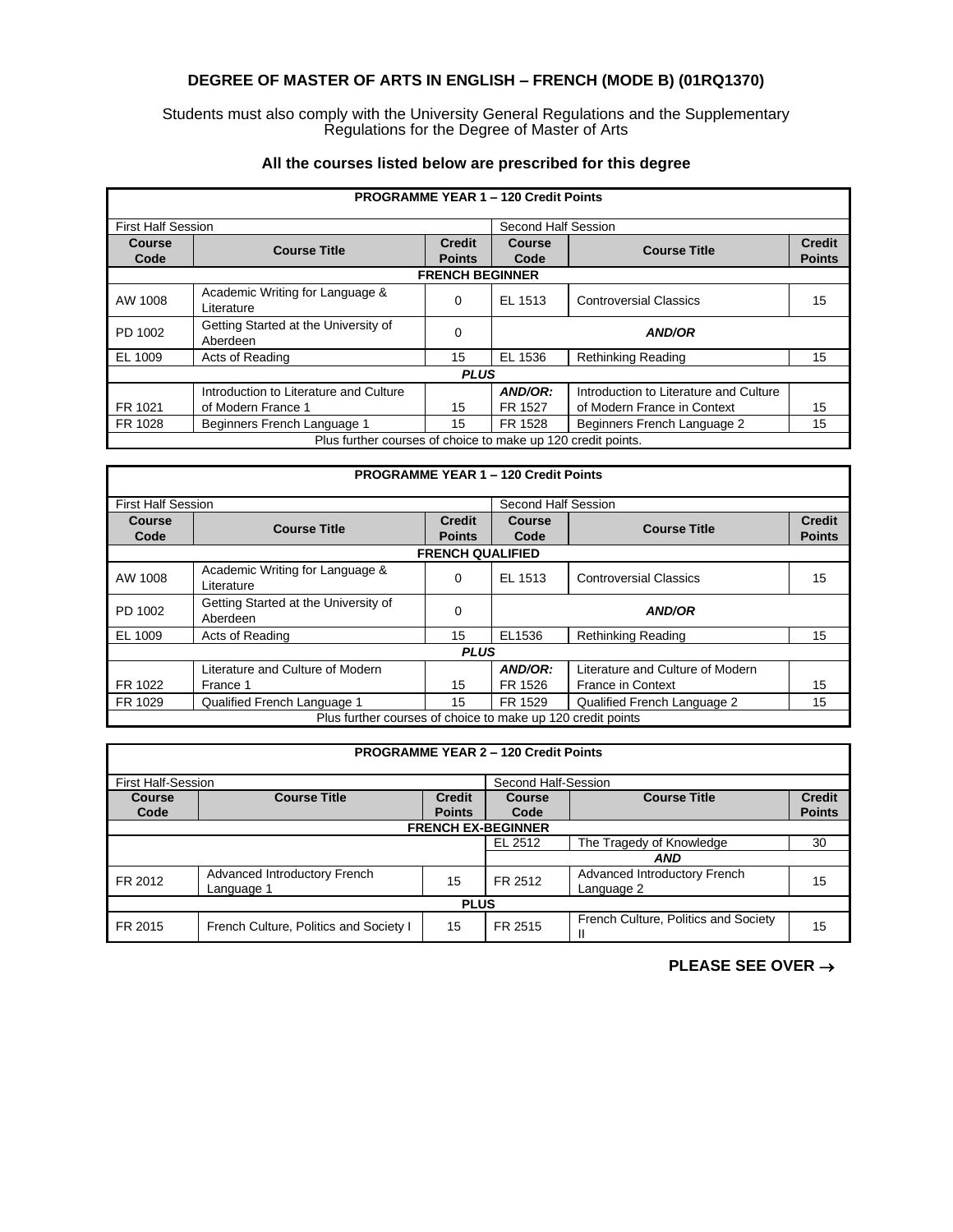| <b>PROGRAMME YEAR 2 - 120 Credit Points</b> |                                        |                                |                                                                                |                                      |    |  |
|---------------------------------------------|----------------------------------------|--------------------------------|--------------------------------------------------------------------------------|--------------------------------------|----|--|
| <b>First Half-Session</b>                   |                                        |                                | Second Half-Session                                                            |                                      |    |  |
| <b>Course</b><br>Code                       | <b>Course Title</b>                    | <b>Credit</b><br><b>Points</b> | <b>Credit</b><br><b>Course Title</b><br><b>Course</b><br><b>Points</b><br>Code |                                      |    |  |
| <b>FRENCH QUALIFIED</b>                     |                                        |                                |                                                                                |                                      |    |  |
| EL 2011                                     | <b>Encounters with Shakespeare</b>     | 30                             | EL 2512<br>The Tragedy of Knowledge<br>30                                      |                                      |    |  |
| Advanced French Language 1<br>FR 2002       |                                        | 15                             | <b>AND</b>                                                                     |                                      |    |  |
|                                             |                                        |                                | FR 2502                                                                        | Advanced French Language 2           | 15 |  |
| <b>PLUS</b>                                 |                                        |                                |                                                                                |                                      |    |  |
| FR 2015                                     | French Culture, Politics and Society I | 15                             | FR 2515                                                                        | French Culture, Politics and Society | 15 |  |

#### **PROGRAMME YEAR 3 – 120 Credit Points** First Half-Session Second Half-Session **Course Code Course Title Credit Points Course Code Course Title Credit Points** Two level 3 EL courses to be chosen from two of the groups below **Group 1: Medieval/ Renaissance Literature courses:** EL 30CP Page and Stage: Renaissance Writings 1500-1600 <sup>30</sup> EL 35EH Classical Epic 30 EL 35DQ Knights, Virgins and Viragos: **Chaucer and Medieval Writing Chaucer and Medieval Writing 30 Group 2: Romantic/Victorian Literature courses:** EL 30XR Romanticism 20 EL 35QA Sympathy for the Devil: Scottish Sympatriy for the Devil. Scotush [130] EL 30SB Britain and the Nineteenth- Century | 30 **Group 3: Contemporary/Modern Literature courses** EL 30FF | Modernism: Make it New | 30 | EL 35KN | Haunted Texts | 30 EL 30RD American Voices: Self and Society,<br>1850-1930 30 EL 35UT Art and Atrocity: Representations of Art and Atrocity. Representations of 20<br>Violence and Trauma EL 30WC Queer Times 30 **Group 4: One course from the following:** EL 30UT Art and Atrocity: Representations of<br>Violence and Trauma 30 | EL 35VC | Fallen Women and Self-Made Men | 30 EL 30YB | Creative Writing: Creativity and Craft | 30 | LN 3524 Stylistics | 30 | 30<br>FS 35ZB | Landscapes of Film and Literature | 30 Landscapes of Film and Literature **PLUS:** FR 3089 | Junior Honours French Language 15 | 15 *EITHER* Second half session to be spent in a French Second nail session to be spent in a French<br>Speaking Country -**Studying** 45 *OR* Second half session to be spent in a French Speaking Country - **Working** FR 3597 Work Experience: Employability Skills Development 30 *AND:*  Junior Honours Project 1 15

| Second half session to be spent in a French speaking country. |  |  |
|---------------------------------------------------------------|--|--|
|                                                               |  |  |

| <b>PROGRAMME YEAR 4 - 120 Credit Points</b><br>Academic Year 2019/20             |                                                                       |        |                     |                             |               |
|----------------------------------------------------------------------------------|-----------------------------------------------------------------------|--------|---------------------|-----------------------------|---------------|
| <b>First Half-Session</b>                                                        |                                                                       |        | Second Half-Session |                             |               |
| Course                                                                           | <b>Course Title</b><br><b>Credit</b><br><b>Course Title</b><br>Course |        |                     |                             | <b>Credit</b> |
| Code                                                                             |                                                                       | points | Code                |                             | points        |
|                                                                                  | OR:                                                                   |        |                     |                             |               |
| FR 4097                                                                          | Dissertation in French                                                | 15     | EL 4502             | <b>English Dissertation</b> | 30            |
| FR 4089                                                                          | Senior Honours French Language<br>30                                  |        |                     |                             |               |
| Plus further courses of level 4 English to make up 60 credits in the discipline. |                                                                       |        |                     |                             |               |
| Plus further courses of level 4 French to make up 60 credits in the discipline.  |                                                                       |        |                     |                             |               |

**PLEASE SEE OVER** →